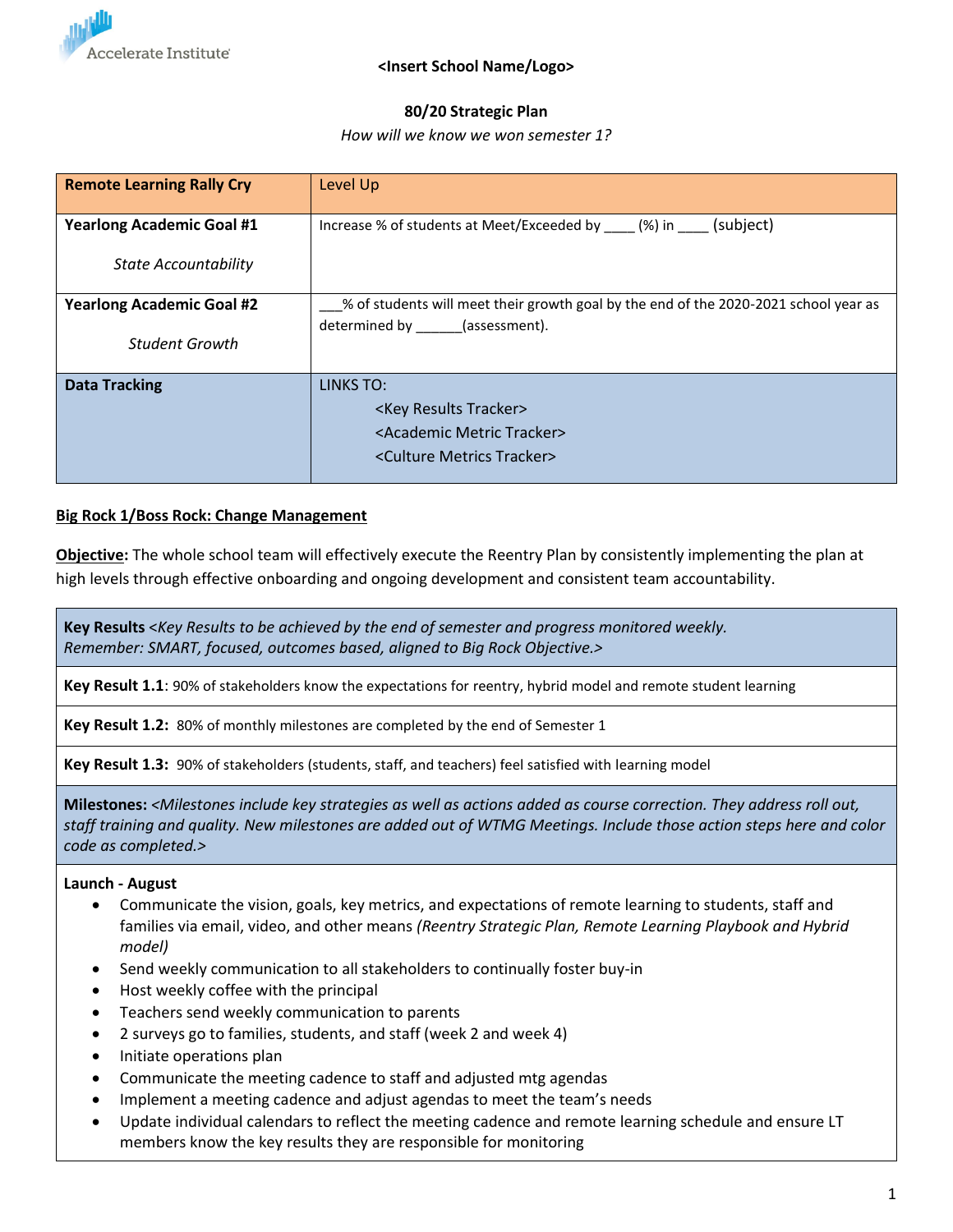

## **<Insert School Name/Logo>**

- Analyze results with the team and course correct on short loops
- Onboard teachers, parents and students to the plans, practicing when possible

### **Monthly**

- Meet weekly with Leadership Team to assess and course correct implementation and determine communication to all stakeholders.
- Send weekly communication to all stakeholders to continually foster buy-in and ensure health and safety communication is timely
- Host 2 "coffee with the principal" parent sessions per month
- Monitor teacher weekly communication to parents and provide guidance on what teachers should be communicating
- 1-2 surveys go to families, students, and staff (week 1 and week 3)
- Continue operations plan and revise as needed
- Analyze results of surveys and feedback from operations team with the leadership team and course correct on short loops
- Update Remote Learning Playbook and Strategic Plan
- Communicate an updated "State of the School" to all stakeholders based on revisions made

**Roles and Responsibilities** <Outline the key roles and responsibilities aligned with each Strategic Plan objective>

| <b>Principal</b>                                                                                                                                                                                                                                                                                                         | Leadership Team (break out by role)                                                                                                                                                                                                                                                                                                                                                                             | <b>Teachers</b>                                                                                                                                                                                                                                                                                                      |  |
|--------------------------------------------------------------------------------------------------------------------------------------------------------------------------------------------------------------------------------------------------------------------------------------------------------------------------|-----------------------------------------------------------------------------------------------------------------------------------------------------------------------------------------------------------------------------------------------------------------------------------------------------------------------------------------------------------------------------------------------------------------|----------------------------------------------------------------------------------------------------------------------------------------------------------------------------------------------------------------------------------------------------------------------------------------------------------------------|--|
| June-July<br>Create/revise remote<br>learning playbook and<br>hybrid playbook<br>Communicate the reentry<br>strat plan and playbook to<br>all stakeholders<br>Create template for weekly<br>٠<br>communication<br>Create State of the School<br>$\bullet$<br>schedule and template<br>Set up technology and<br>$\bullet$ | June-July<br>Support principal to<br>$\bullet$<br>create/revise remote learning<br>playbook and hybrid playbook<br>Re-Communicate the reentry<br>$\bullet$<br>learning strat plan and playbook<br>to direct reports and/or teacher<br>teams you own<br>Support principal to create<br>$\bullet$<br>surveys for all stakeholders<br>Understand the state/district<br>$\bullet$<br>guidelines and implications on | July-August<br>Internalize the remote<br>learning playbook, hybrid<br>playbook, and reentry plan<br>Re-communicate the<br>$\bullet$<br>remote learning playbook<br>and reentry plan to students<br>and families<br>Understand state/district<br>$\bullet$<br>guidelines and implications<br>on teaching and learning |  |
| agenda for coffee with the<br>principal<br>Create surveys for all<br>٠<br>stakeholders<br>Understand the<br>$\bullet$<br>state/district guidelines                                                                                                                                                                       | teaching and learning<br>Support principal in creating an<br>$\bullet$<br>operations plan that follows<br>state/district guidelines<br>Start of School Reentry (repeat                                                                                                                                                                                                                                          | Start of School Reentry (repeat<br>monthly)<br>Re-communicate plan:<br>$\bullet$<br>weekly to students and<br>parents<br>Complete monthly surveys<br>$\bullet$                                                                                                                                                       |  |
| Meet with operations team<br>$\bullet$<br>to create the plan that<br>follows state/district<br>guidelines                                                                                                                                                                                                                | monthly)<br>Re-communicate plan: weekly<br>to direct reports and teacher<br>teams you own<br>Support principal to execute<br>$\bullet$                                                                                                                                                                                                                                                                          | and encourage students and<br>families to complete them<br>Submit scoreboard data<br>$\bullet$<br>weekly<br>Fully participate in meetings<br>$\bullet$                                                                                                                                                               |  |
| Start of School Reentry (repeat<br>monthly)<br><b>Execute communication</b><br>plan: weekly, teacher to<br>parent, State of the school<br>Execute operations plan<br>٠                                                                                                                                                   | operations plan<br>Send surveys to all stakeholders<br>$\bullet$<br>Monitor key results you own<br>$\bullet$<br>weekly<br>Fully participate in LT meeting<br>$\bullet$<br>cadence to progress monitor                                                                                                                                                                                                           | Internalize updates to the<br>$\bullet$<br><b>Remote Learning Playbook</b><br>and communicate changes<br>to students and families                                                                                                                                                                                    |  |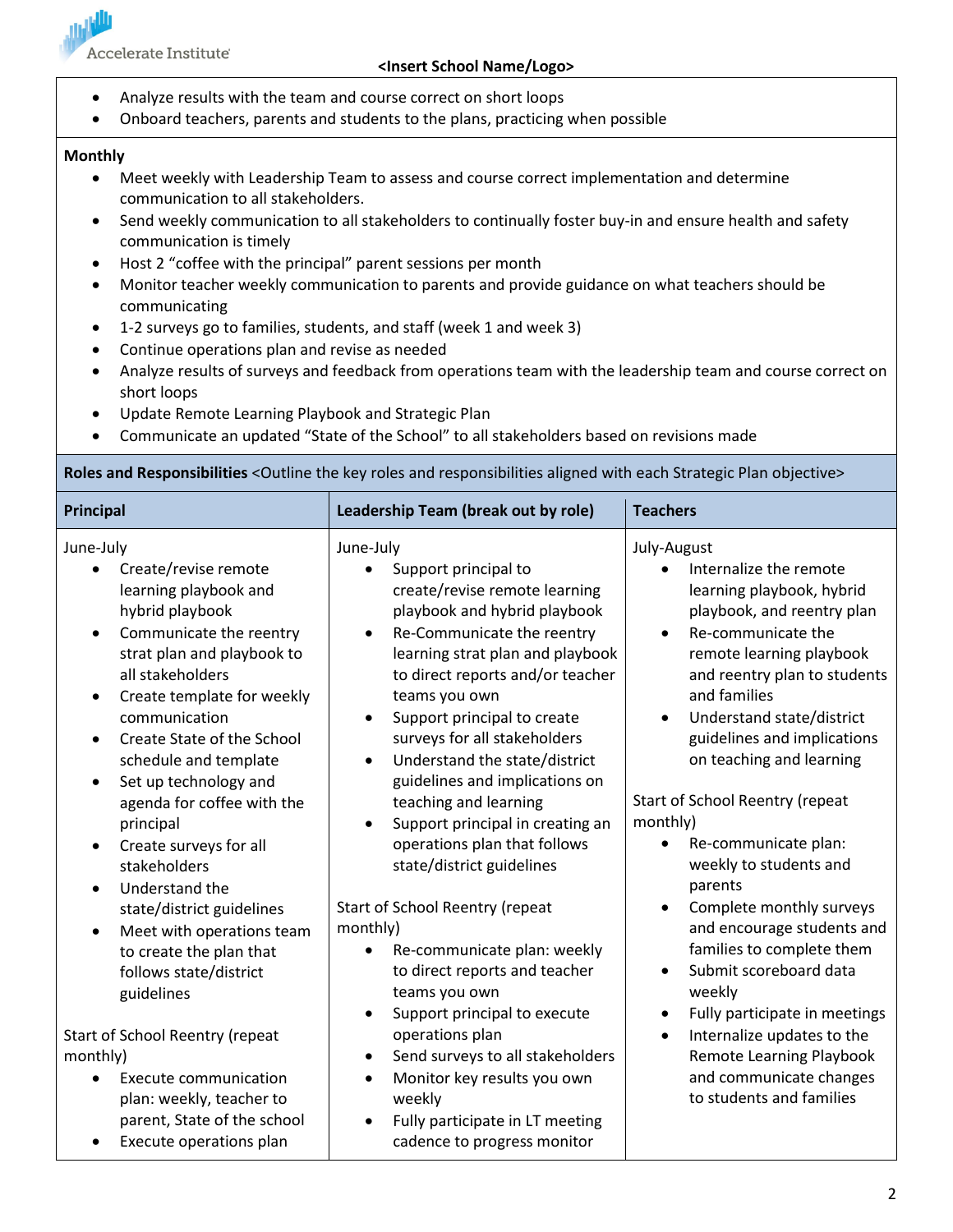Accelerate Institute<sup>®</sup>

### **<Insert School Name/Logo>**

| Monitor that surveys to all                                                                                                    | and course correct              |
|--------------------------------------------------------------------------------------------------------------------------------|---------------------------------|
| stakeholders                                                                                                                   | Support the principal to update |
| Monitor key results weekly                                                                                                     | Remote Learning Playbook and    |
| Facilitate meeting cadence                                                                                                     | communicate changes             |
| with your LT to progress<br>monitor and course correct<br><b>Update Remote Learning</b><br>Playbook and communicate<br>changes |                                 |

# **Big Rock 2: Support Staff and Student Culture (HPT, CE, AE)**

**Objective:** Our team will soar this year by having the resources needed to provide an engaging and sustainable learning environment, no matter what the model. We will ensure basic needs are met and supports are in place for the social and emotional needs of all staff, students, and families.

**Key Results** <*Key Results to be achieved by the end of semester and progress monitored weekly. Remember: SMART, focused, outcomes based, aligned to Big Rock Objective.>*

**Key Result 2.1:** 80% of students attend remote learning daily and/or in building assigned days

**Key Result 2.2**: 100% of families have working technology at home (device and internet)

**Key Result 2.3**: 90% of the team indicate that their work loads are manageable

**Milestones:** *Milestones include key strategies as well as actions added as course correction. They address roll out, staff training and quality. New milestones are added out of WTMG Meetings. Include those action steps here and color code as completed.>*

**Launch**

- Ensure staff and students have the technology resources needed to teach and learn remotely
- Create a tech troubleshooting support plan
- Identify staff that have children at home and create a support plan for them
- Determine how you will monitor student engagement and create guidelines on strategies that boost engagement for all stakeholders
- Create a staff connection plan
- Identify the SEL needs of your students, staff and families and create a plan to provide resources and support
- Create a plan to celebrate staff and students weekly and make it fun

## **Monthly**

- Monitor percent of staff and teachers that have technology resources needed to teach and learn remotely
- Implement the tech troubleshooting support plan, progress monitor and course correct
- Conduct a weekly check-in with staff that have children at home to assess success of support plan and course correct as needed
- Monitor student engagement and strategies that effectively boost engagement and share weekly
- Execute staff connection plan
- Monitor SEL needs of your students, staff and families and effectiveness of support
- Celebrate staff and students weekly and make it fun

**Roles and Responsibilities** <Outline the key roles and responsibilities aligned with each Strategic Plan objective>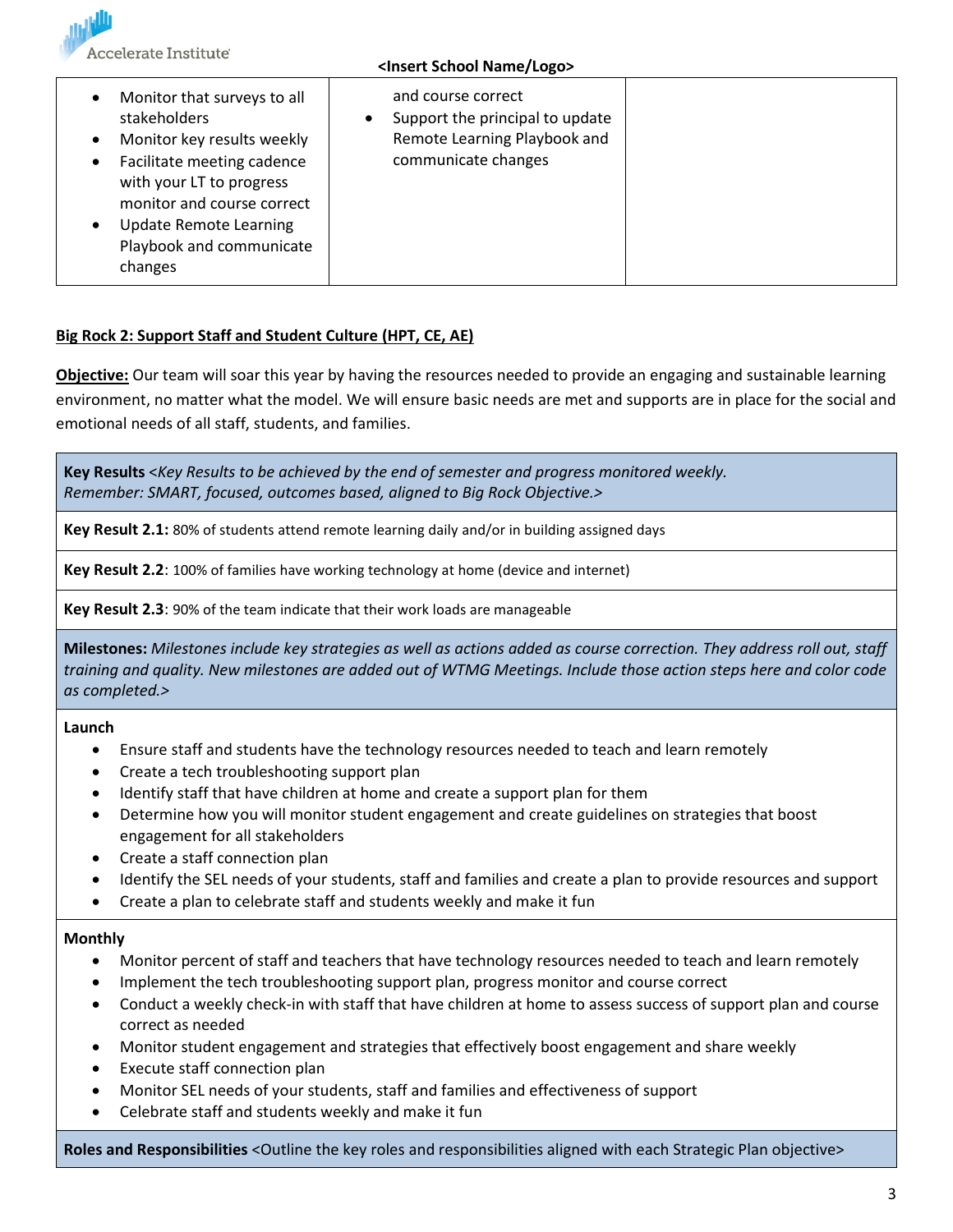

### **<Insert School Name/Logo>**

| Principal | Leadership Team (break out by role) | Teachers |  |
|-----------|-------------------------------------|----------|--|
|           |                                     |          |  |

# **Big Rock 3: Ensure Academic Success for All Students (DDC & BBT)**

**Objective:** Teachers will become masters at remote and in building instructional delivery by utilizing a standards-aligned scope and sequence to deliver rigorous grade level instruction that is sustainable for teachers, students, and families.

**Key Results** <*Key Results to be achieved by the end of semester and progress monitored weekly. Remember: SMART, focused, outcomes based, aligned to Big Rock Objective.>*

**Key Result 3.1**: 90% of teachers reach 2.0 or above on Virtual Instructional Walkthrough checklist and/or the in Building Walkthrough checklist.

**Key Result 3.2:** 80% of students meet mastery on their unit assessment as measured by the unit assessment tracker.

**Milestones:** *Milestones include key strategies as well as actions added as course correction. They address roll out, staff training and quality. New milestones are added out of WTMG Meetings. Include those action steps here and color code as completed.>*

### **Launch**

- Establish expectations for remote teaching and learning that are sustainable and equitable (Remote Learning Playbook and Hybrid Learning Playbook)
- Establish teacher planning meetings and data driven instruction cycle (agendas, planning tools, and assessment calendar)
- Lead and/or attend collaborative planning meetings
- Onboard staff to expectations to progress monitor student learning using the assessment tracker
- Create plan to provide student support services for students with IEPs, for social and emotional supports, and for EL students
- Determine "look-fors" to monitor instruction in virtual classroom walkthroughs, leveraging the AI Virtual Instructional Walkthrough and communicate to staff
- Monitor student work samples
- Determine the plan for teacher support in planning and implementing remote teaching lessons: professional development and coaching

## **Monthly**

- Implement teacher planning meetings
- Implement data driven instruction cycle
- Lead and/or attend collaborative planning meetings
- Progress monitor student learning using the scoreboard
- Progress monitor student supports services plan for students with IEPs, for social and emotional supports, and for EL students
- Monitor instruction with virtual classroom walkthroughs and student work samples
- Provide professional development and coaching for teachers on remote teaching

**Roles and Responsibilities** <Outline the key roles and responsibilities aligned with each Strategic Plan objective>

| Principal | Leadership Team (break out by role) | <b>Teachers</b> |
|-----------|-------------------------------------|-----------------|
|           |                                     |                 |